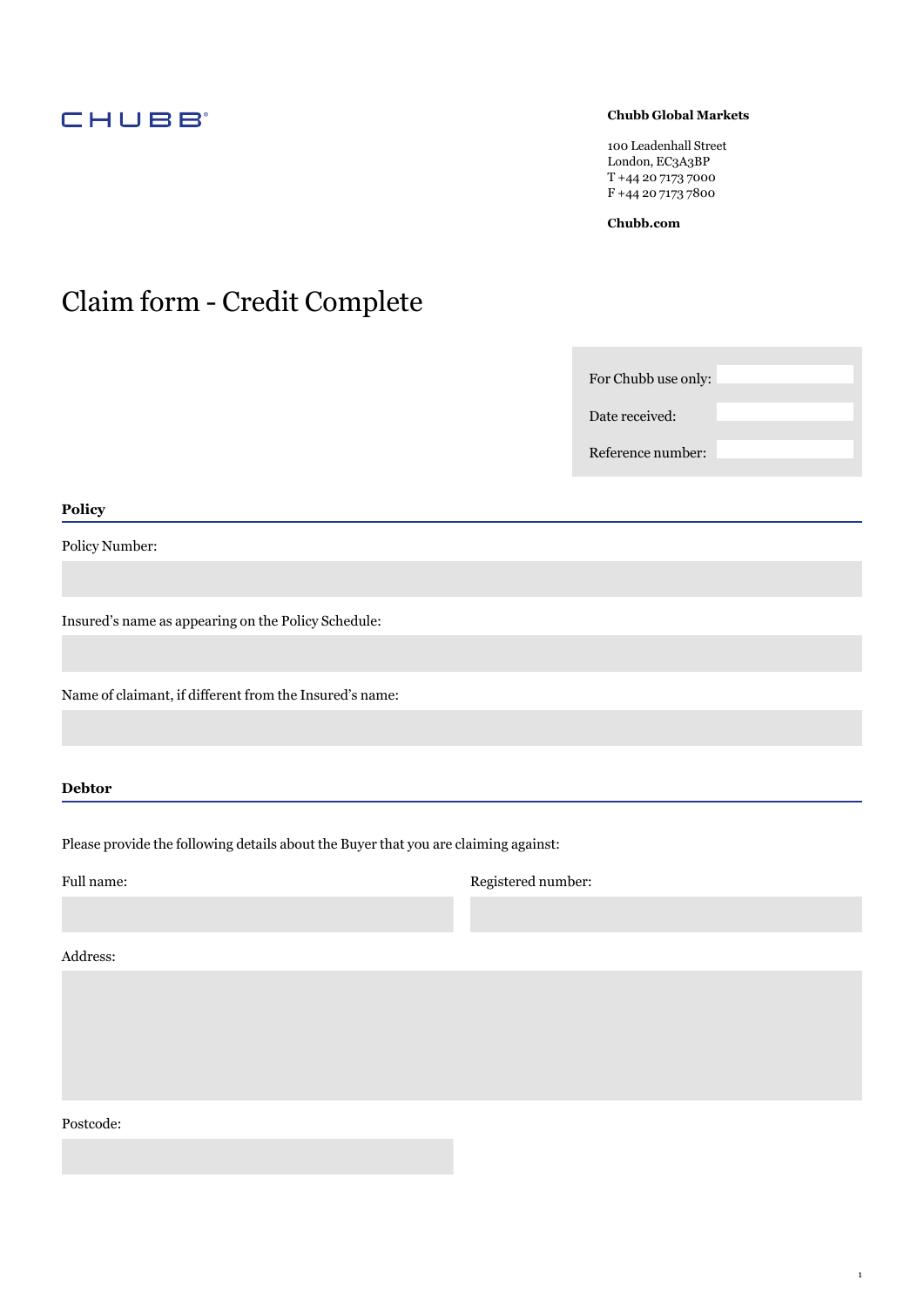# **Circumstances of the Loss**

How and when did you first become aware that a Loss might occur?

What was the Date of Loss?

What goods and/or services did you supply?

What is the gross amount of the debt in the Policy Currency?

What is the net amount of your Loss?

| Was there a third-party corporate guarantee of payment?                                   | <b>Yes</b>         | $\overline{\phantom{a}}$ No |
|-------------------------------------------------------------------------------------------|--------------------|-----------------------------|
| Was other security held, such as reservation of title personal guarantees, fixed charges? | $\blacksquare$ Yes | $\overline{\rm{No}}$        |
| If yes, please give details of the type of security                                       |                    |                             |
|                                                                                           |                    |                             |

#### **Attachments**

| Please provide the following documents to help us assess your claim:                                                                                                                |  |
|-------------------------------------------------------------------------------------------------------------------------------------------------------------------------------------|--|
| • Evidence of Loss (Insolvency)                                                                                                                                                     |  |
| • Copies of invoices                                                                                                                                                                |  |
| • A copy of the final statement of account                                                                                                                                          |  |
| • Confirmation of Debt                                                                                                                                                              |  |
| • Copies of all correspondence with the insolvency Practitioner                                                                                                                     |  |
| • Copies of all correspondence with the Primary Insurer                                                                                                                             |  |
| • A copy of the Primary Insurer letter of indemnification                                                                                                                           |  |
| • Any additional information you deem relevant                                                                                                                                      |  |
| • Last 12-months' trading experience with the Buyer showing, for each month the aggregate<br>value of invoices raised, payments received, credit notes issues and month-end balance |  |

**Please note that we may need to ask for further documents and information.**